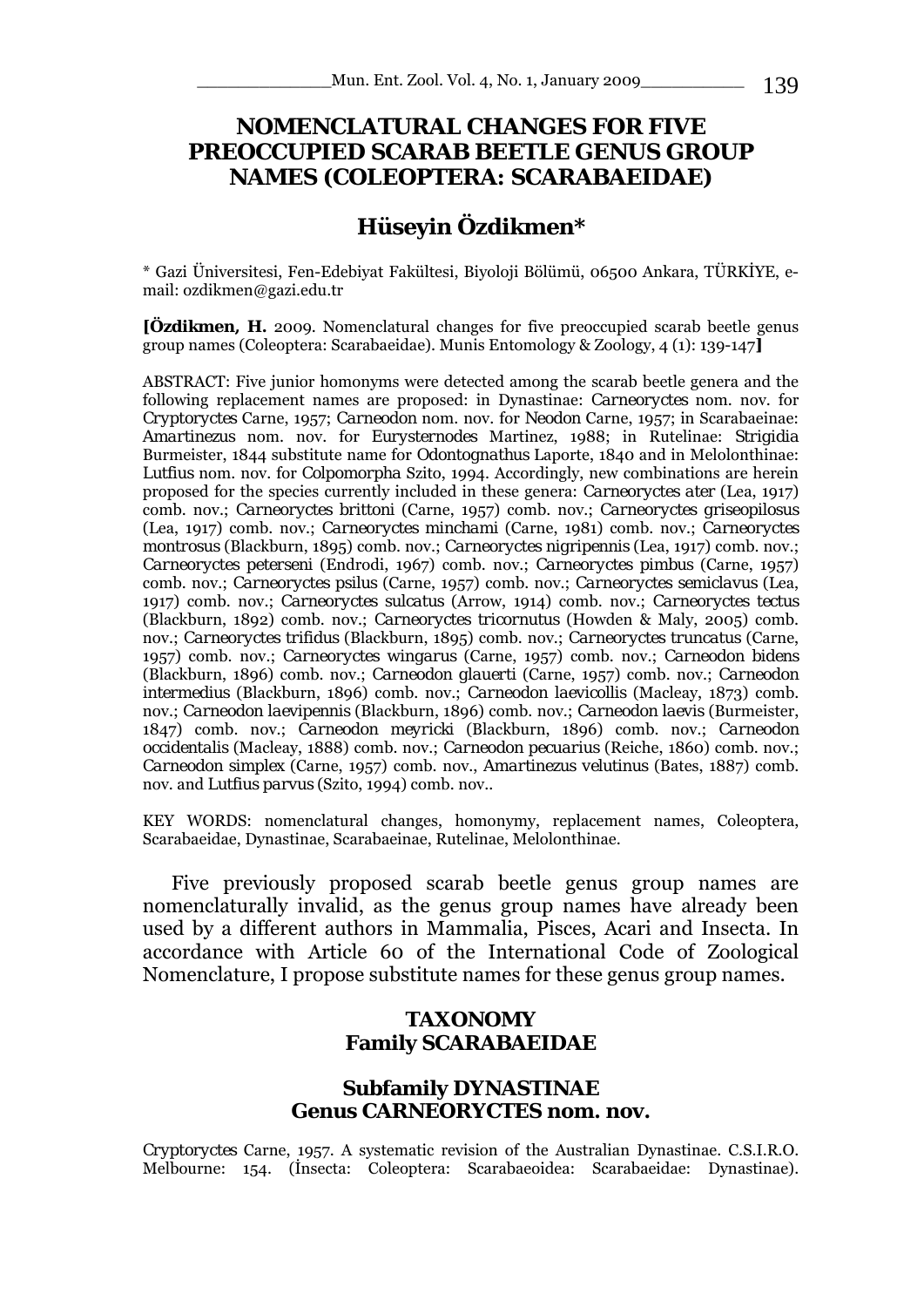Preoccupied by *Cryptoryctes* Reed, 1954. J. Paleont., 28, 103. (Mammalia: Eutheria: Lipotyphla: Micropternodontidae).

Remarks: The name *Cryptoryctes* was initially introduced by Reed, 1954 for a genus of the mammals family Micropternodontinae (with the type species *Cryptoryctes kayi* Reed, 1954). This genus is not extant. It was assigned to Micropternodontidae by Reed (1954) and McKenna & Bell (1997). Subsequently, Carne, 1957 erected a new Australian scarab beetle genus of the family Scarabaeidae (with the type species *Pseudoryctes tectus* Blackburn, 1892 by original designation under the same generic name. Thus, the genus *Cryptoryctes* Carne, 1957 is a junior homonym of the genus *Cryptoryctes* Reed, 1954. According to Article 60 of the International Code of Zoological Nomenclature, I propose for the genus *Cryptoryctes* Carne, 1957 the new replacement name *Carneoryctes* **nom. nov.**

Etymology: The name is dedicated to P. B. Carne who is current author of the genus name *Cryptoryctes*.

Summary of nomenclatural changes:

```
Carneoryctes nom. nov. 
   pro Cryptoryctes Carne, 1957 (nec Reed, 1954) 
Carneoryctes ater (Lea, 1917) comb. nov.
```
from *Cryptoryctes ater* (Lea, 1917) *Pseudoryctes ater* Lea, 1917 Distr.: Australian (S Australia)

*Carneoryctes brittoni* (Carne, 1957) **comb. nov.** from *Cryptoryctes brittoni* Carne, 1957 Distr.: Australian (W Australia)

*Carneoryctes griseopilosus* (Lea, 1917) **comb. nov.** from *Cryptoryctes griseopilosus* (Lea, 1917) *Pseudoryctes griseopilosus* Lea, 1917 = *Pseudoryctes friseopilosus* Lea, 1917 Distr.: Australian (S Australia)

*Carneoryctes minchami* (Carne, 1981) **comb. nov.** from *Cryptoryctes minchami* Carne, 1981 Distr.: Australian (S Australia)

*Carneoryctes montrosus* (Blackburn, 1895) **comb. nov.** from *Cryptoryctes montrosus* (Blackburn, 1895) *Pseudoryctes montrosus* Blackburn, 1895 Distr.: Australian (W Australia)

*Carneoryctes nigripennis* (Lea, 1917) **comb. nov.** from *Cryptoryctes nigripennis* (Lea, 1917) *Pseudoryctes nigripennis* Lea, 1917 Distr.: Australian (Queensland)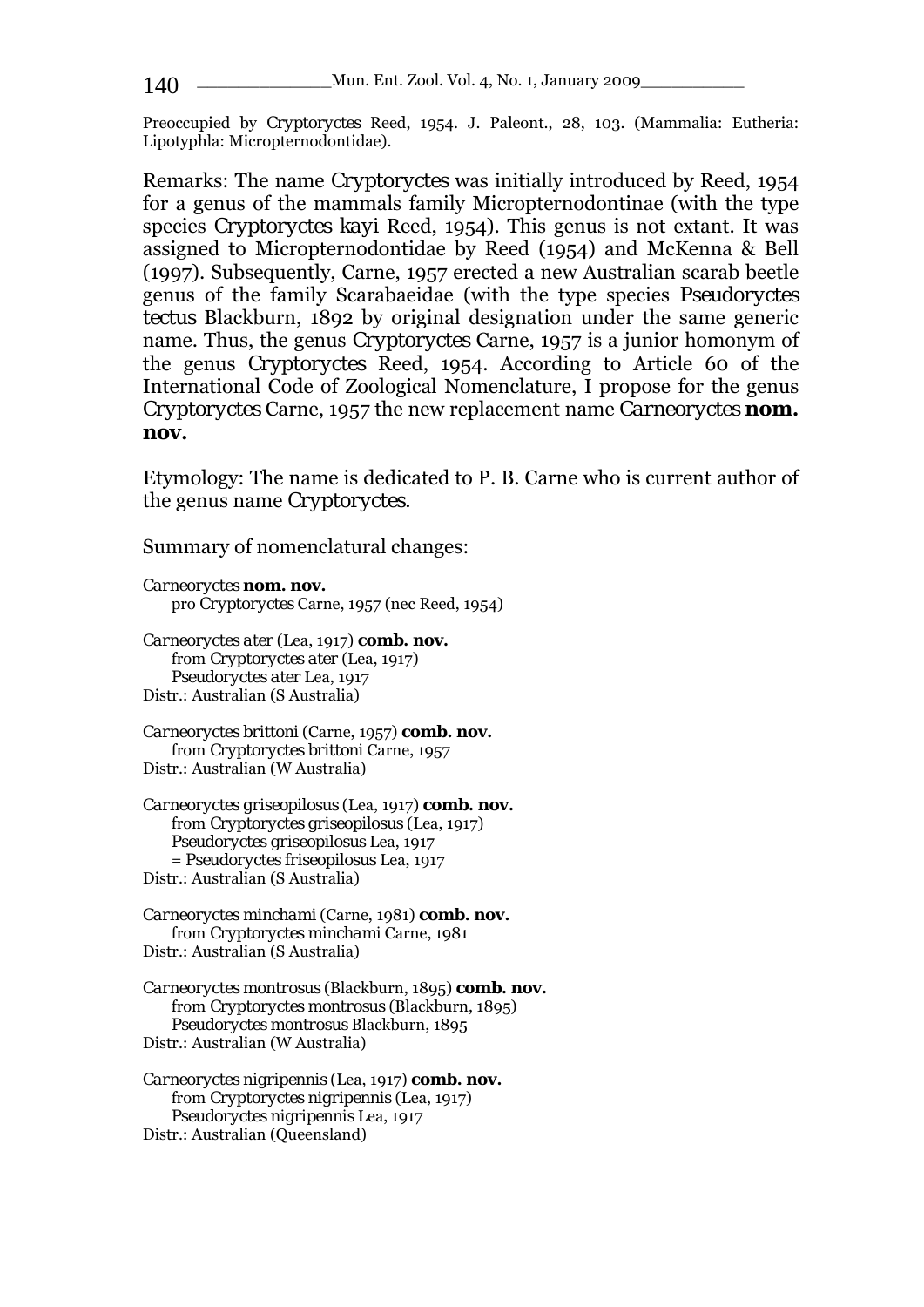*Carneoryctes peterseni* (Endrodi, 1967) **comb. nov.** from *Cryptoryctes peterseni* Endrodi, 1967 Distr.: Australian (Bismarc Archipel)

*Carneoryctes pimbus* (Carne, 1957) **comb. nov.** from *Cryptoryctes pimbus* Carne, 1957 Distr.: Australian (C Australia)

*Carneoryctes psilus* (Carne, 1957) **comb. nov.** from *Cryptoryctes psilus* Carne, 1957 Distr.: Australian (W Australia)

*Carneoryctes semiclavus* (Lea, 1917) **comb. nov.** from *Cryptoryctes semiclavus* (Lea, 1917) *Pseudoryctes semiclavus* Lea, 1917 Distr.: Australian (S Australia)

*Carneoryctes sulcatus* (Arrow, 1914) **comb. nov.** from *Cryptoryctes sulcatus* (Arrow, 1914) *Pseudoryctes sulcatus* Arrow, 1914 Distr.: Australian (Queensland)

*Carneoryctes tectus* (Blackburn, 1892) **comb. nov.** from *Cryptoryctes tectus* (Blackburn, 1892) *Pseudoryctes tectus* Blackburn, 1892 Distr.: Australian (S Australia)

*Carneoryctes tricornutus* (Howden & Maly, 2005) **comb. nov.** from *Cryptoryctes tricornutus* Howden & Maly, 2005 Distr.: Australian (S Australia)

*Carneoryctes trifidus* (Blackburn, 1895) **comb. nov.** from *Cryptoryctes trifidus* (Blackburn, 1895) *Pseudoryctes trifidus* Blackburn, 1895 Distr.: Australian (Queensland)

*Carneoryctes truncatus* (Carne, 1957) **comb. nov.** from *Cryptoryctes truncatus* Carne, 1957 Distr.: Australian (Queensland)

*Carneoryctes wingarus* (Carne, 1957) **comb. nov.** from *Cryptoryctes wingarus* Carne, 1957 Distr.: Australian (W Australia)

#### **Genus** *CARNEODON* **nom. nov.**

*Neodon* Carne, 1957. A systematic revision of the Australian Dynastinae. C.S.I.R.O. Melbourne: 41, 46. (İnsecta: Coleoptera: Scarabaeoidea: Scarabaeidae: Dynastinae). Preoccupied by *Neodon* Horsfield, 1841. J. Asiat. Soc. Bengal 10. (Mammalia: Rodentia: Muroidea: Cricetidae: Arvicolinae).

Remarks: The generic name *Neodon* was proposed by Horsfield, 1841 with the type species *Neodon sikimensis* Horsfield, 1841 in Mammalia. Wilson & Reeder (2005) gave it as a genus. They stated that "*it maintained as a genus by some specialists (Ellerman, 1941; Hinton, 1923, 1926a; Zagorodnyuk, 1990, 1992c), as a subgenus of Pitymys by others (Corbet, 1978c; Ellerman, 1941; Ellerman and Morrison-Scott,*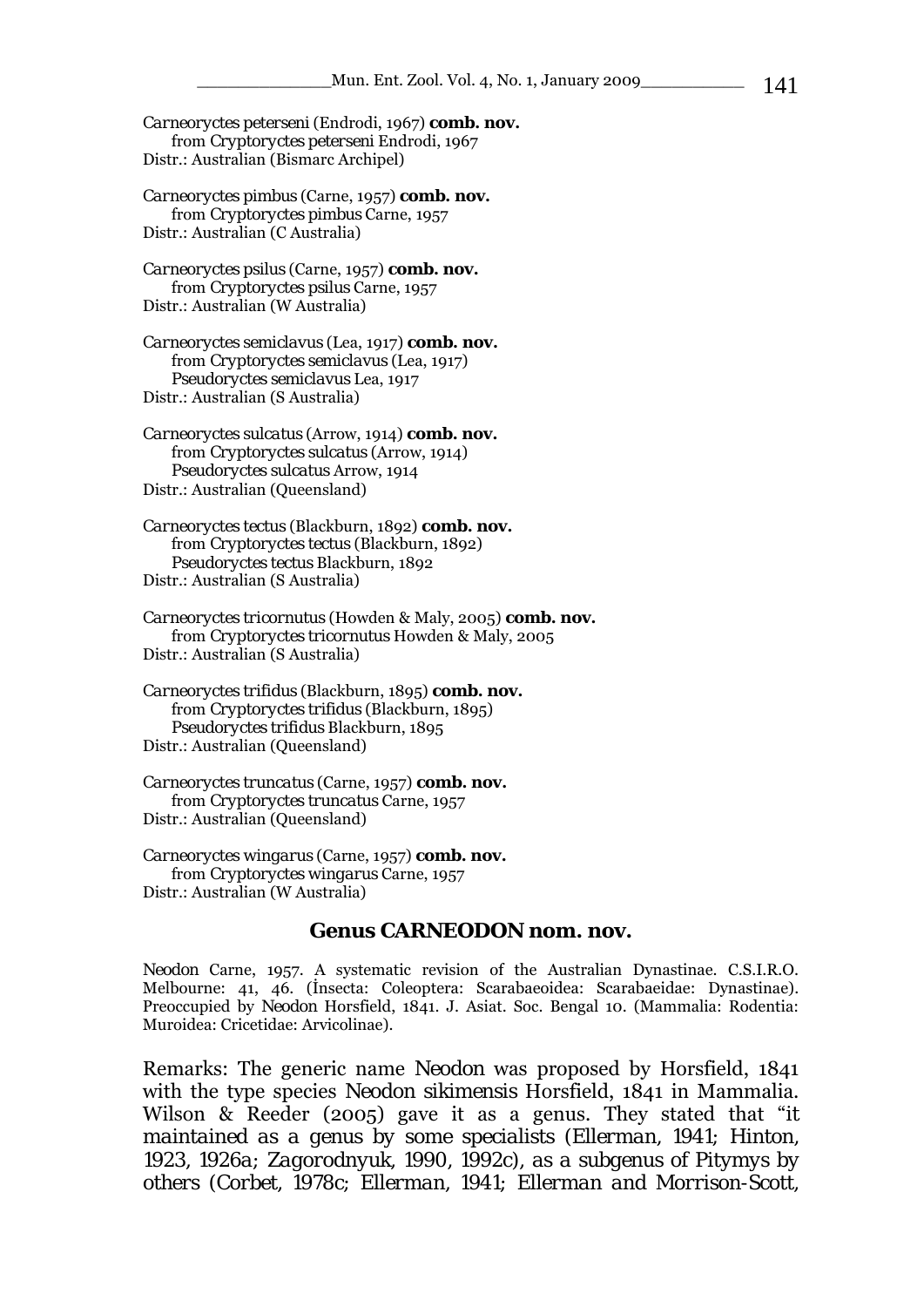*1951), or a subgenus of Microtus (G. M. Allen, 1940; Gromov and Erjabeva, 1995; Gromov and Polyakov, 1977; Musser and Carleton, 1993; Pavlinov et al., 1995a). Hinton (1923) included forresti, irene, oniscus (= irene), and carruthersi (= juldaschi) in Neodon*". Later, the scarab beetle genus *Neodon* was described by Carne, 1957 with the type species *Cheiroplatys pecuarius* Reiche, 1860 by original designation. However, the name *Neodon* Carne, 1957 is invalid under the law of homonymy, being a junior homonym of *Neodon* Horsfield, 1841. In accordance with article 60 of the International Code of Zoological Nomenclature, I propose to substitute the junior homonym name *Neodon*  Carne, 1957 for the nomen novum *Carneodon*.

Etymology: The name is dedicated to P. B. Carne who is current author of the genus name *Neodon*.

Summary of nomenclatural changes:

*Carneodon* **nom. nov.**  pro *Neodon* Carne, 1957 (nec Horsfield, 1841)

*Carneodon bidens* (Blackburn, 1896) **comb. nov.** from *Neodon bidens* (Blackburn, 1896) *Isodon bidens* Blackburn, 1896 Distr.: Australian (Queensland, C Australia)

*Carneodon glauerti* (Carne, 1957) **comb. nov.** from *Neodon glauerti* Carne, 1957 Distr.: Australian (NW and C Australia)

*Carneodon intermedius* (Blackburn, 1896) **comb. nov.** from *Neodon intermedius* (Blackburn, 1896) *Isodon intermedius* Blackburn, 1896 Distr.: Australian (NW Australia and New South Wales)

*Carneodon laevicollis* (Macleay, 1873) **comb. nov.** from *Neodon laevicollis* (Macleay, 1873) *Isodon laevicollis* Macleay, 1873 Distr.: Australian

*Carneodon laevipennis* (Blackburn, 1896) **comb. nov.** from *Neodon laevipennis* (Blackburn, 1896) *Isodon laevipennis* Blackburn, 1896 Distr.: Australian (NW Australia and Queensland)

*Carneodon laevis* (Burmeister, 1847) **comb. nov.** from *Neodon laevis* (Burmeister, 1847) *Pimelopus laevis* Burmeister, 1847 *Isodon novitius* Blackburn, 1897 Distr.: Australian (W Australia and Queensland)

*Carneodon meyricki* (Blackburn, 1896) **comb. nov.** from *Neodon meyricki* (Blackburn, 1896) *Isodon meyricki* Blackburn, 1896 Distr.: Australian (W Australia)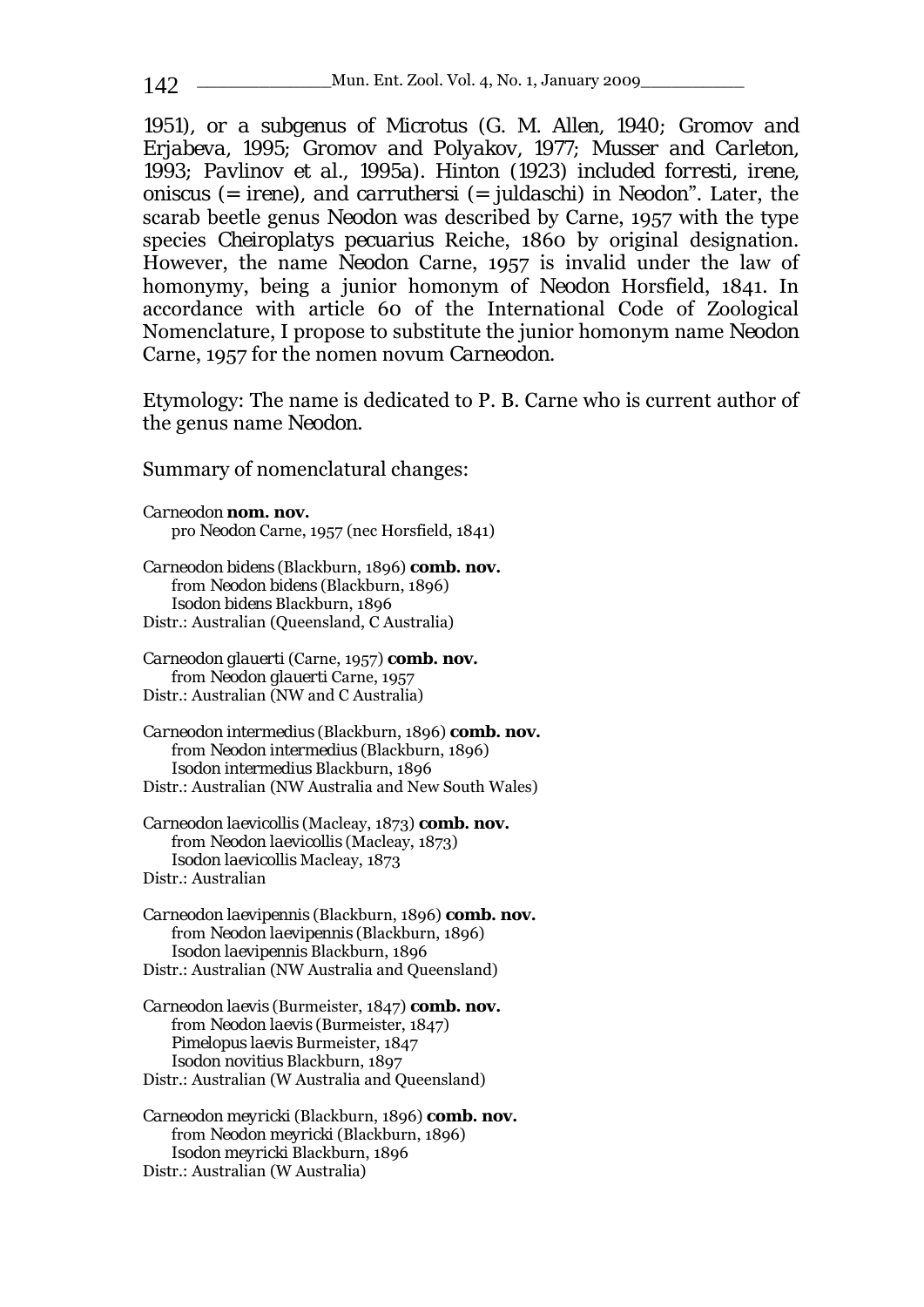*Carneodon occidentalis* (Macleay, 1888) **comb. nov.** from *Neodon occidentalis* (Macleay, 1888) *Cheiroplatys occidentalis* Macleay, 1888 Distr.: Australian (NW Australia)

*Carneodon pecuarius* (Reiche, 1860) **comb. nov.**

from *Neodon pecuarius* (Reiche, 1860)

*Cheiroplatys pecuarius* Reiche, 1860 = *Isodon puncticollis* Macleay, 1871

= *Isodon subcornutus* Fairmaire, 1879

= *Heteronychus lucidus* Macleay, 1888 = *Isodon picipennis* Macleay, 1888

= *Trissodon denticeps* Arrow, 1941

Distr.: Australian (Australia)

*Carneodon simplex* (Carne, 1957) **comb. nov.**

from *Neodon simplex* Carne, 1957 Distr.: Australian (W Australia)

#### **Subfamily SCARABAEINAE Genus** *AMARTINEZUS* **nom. nov.**

*Eurysternodes* Martinez, 1988. Entomol Basil 12: 281. (Insecta: Coleoptera: Scarabaeoidea: Scarabaeidae: Scarabaeinae). Preoccupied by *Eurysternodes* Schuster & Summer, 1978. International J. Acarol. 4: 303. (Acari: Parasitiformes: Mesostigmata: Diarthrophalloidea: Diarthrophallidae).

Remarks: The generic name *Eurysternodes* Schuster & Summer, 1978 was proposed for a genus of Acari with the type species *Brachytremella tragardhi* Womersley, 1961. The genus is still used as a valid generic name in the family Diarthrophallidae. Subsequently, the generic name *Eurysternodes* Martinez, 1988 was introduced for a new scarab beetle genus group (with the type species *Eurysternodes velutinus* Bates, 1887) of the family Scarabaeidae. *Eurysternodes* Martinez, 1988 was accepted by some authors (e.g. Vaz-De-Mello, 2000) as a subgenus of the genus *Eurysternus* Dalman, 1824. Thus, the generic name *Eurysternodes*  Martinez, 1988 is a junior homonym of the genus *Eurysternodes* Schuster & Summer, 1978. According to Article 60 of the International Code of Zoological Nomenclature, I propose for the genus *Eurysternodes*  Martinez, 1988 the new replacement name *Amartinezus* **nom. nov.**

Etymology: The name is dedicated to A. Martinez who is current author of the preexisting generic name *Eurysternodes*.

Summary of nomenclatural changes:

*Amartinezus* **nom. nov.**  pro *Eurysternodes* Martinez, 1988 (nec Schuster & Summer, 1978)

*Amartinezus velutinus* (Bates, 1887) **comb. nov.** from *Eurysternodes velutinus* (Bates, 1887) *Eurysternus velutinus* Bates, 1887 = *Eurysternus hypocrita* Balthasar, 1939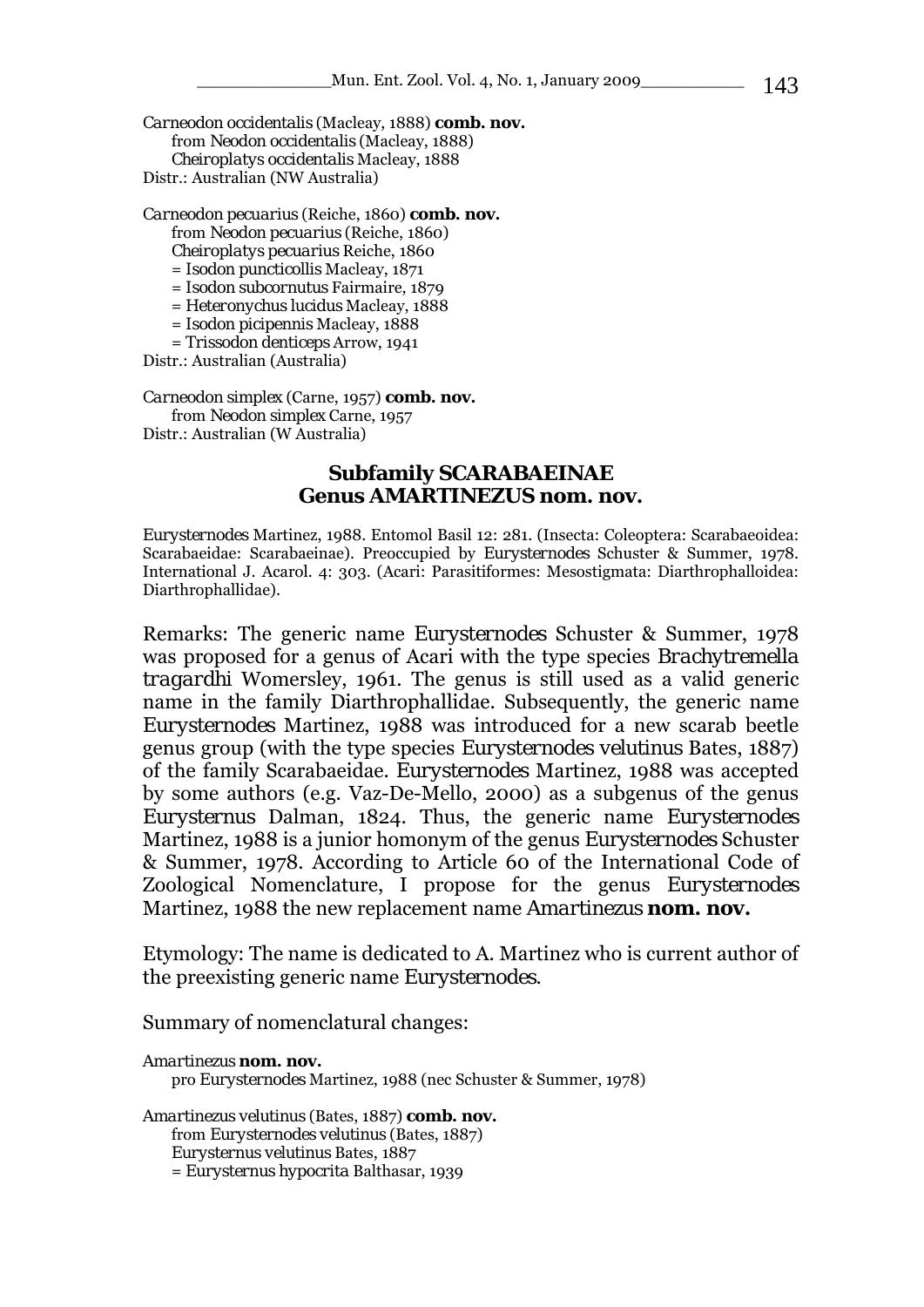Distr.: Neotropical (Panama, Colombia, French Guiana, Suriname, Guyana, Ecuador, Peru, Brasil, Mexico, Venezuela, Bolivia)

## **Subfamily RUTELINAE Genus** *PELIDNOTA* **Macleay, 1819 Subgenus** *STRIGIDIA* **Burmeister, 1844 new name**

*Odontognathus* Laporte, 1840. H. N. Anim. artic. (Col.), 2, 137. (Insecta: Coleoptera: Scarabaeoidea: Scarabaeidae: Rutelinae). Preoccupied by *Odontognathus* Lacepède, 1800. Hist. Nat. Poiss., 2, 218. (Chordata: Actinopterygii: Clupeiformes: Clupeidae).

Remarks: The fish genus *Odontognathus* was erected by Lacepède, 1800 with the type species *Odontognathus mucronatum* Lacepède, 1800 by monotypy. It is still used as a valid generic name and it has three species currently. Later, the scarab beetle generic name *Odontognathus* was proposed by Laporte, 1840 with the type species *Odontognathus unicolor*  Laporte, 1840 that is a synonym of the species *Pelidnota*  (*Odontognathus*) *cuprea* (Germar, 1828). In 1975, this genus was placed by Hardy in the genus *Pelidnota* Macleay, 1819 as a subgenus. However, the name *Odontognathus* Laporte, 1840 is invalid under the law of homonymy, being a junior homonym of *Odontognathus* Lacepède, 1800. The generic name *Odontognathus* Laporte, 1840 (type species: *O. unicolor* Laporte, 1840) has three subjective junior synonyms as *Strigidia* Burmeister, 1844 (type species: *Pelidnota cuprea* Germar, 1824); *Delipnia* Casey, 1915 (type species: *Pelidnota belti* Sharp, 1877) and *Ganonota* Ohaus, 1915 (type species: *Rutela cuprea* Germar, 1824). So, in accordance with the International Code of Zoological Nomenclature, I propose to substitute the junior homonym name *Odontognathus* Laporte, 1840 for the oldest name "senior subjective synonym name" *Strigidia*  Burmeister, 1844 as a replacement name.

Summary of nomenclatural changes:

Genus *Pelidnota* Macleay, 1819 syn. *Aglycoptera* Sharp, 1885 (type species: *A. lacerdae* Sharp, 1885) syn. *Pelidnota* (*Pelidnotidia*) Casey, 1915 (type species: *P. strigosa* Laporte, 1840)

This genus includes approximately 120 species (incl. two incertae sedis species).

Subgenus *Pelidnota* Macleay, 1819 syn. *Aglycoptera* Sharp, 1885 (type species: *A. lacerdae* Sharp, 1885) syn. *Pelidnota* (*Pelidnotidia*) Casey, 1915 (type species: *P. strigosa* Laporte, 1840)

This subgenus includes 47 species.

Subgenus *Chalcoplethis* Burmeister, 1844 (type species: *Chrysophora kirbyi* Gray, 1832) syn. *Epichalcoplethis* F. Bates, 1904 (type species: *Pelidnota velutipes* Arrow, 1900)

This subgenus includes 23 species.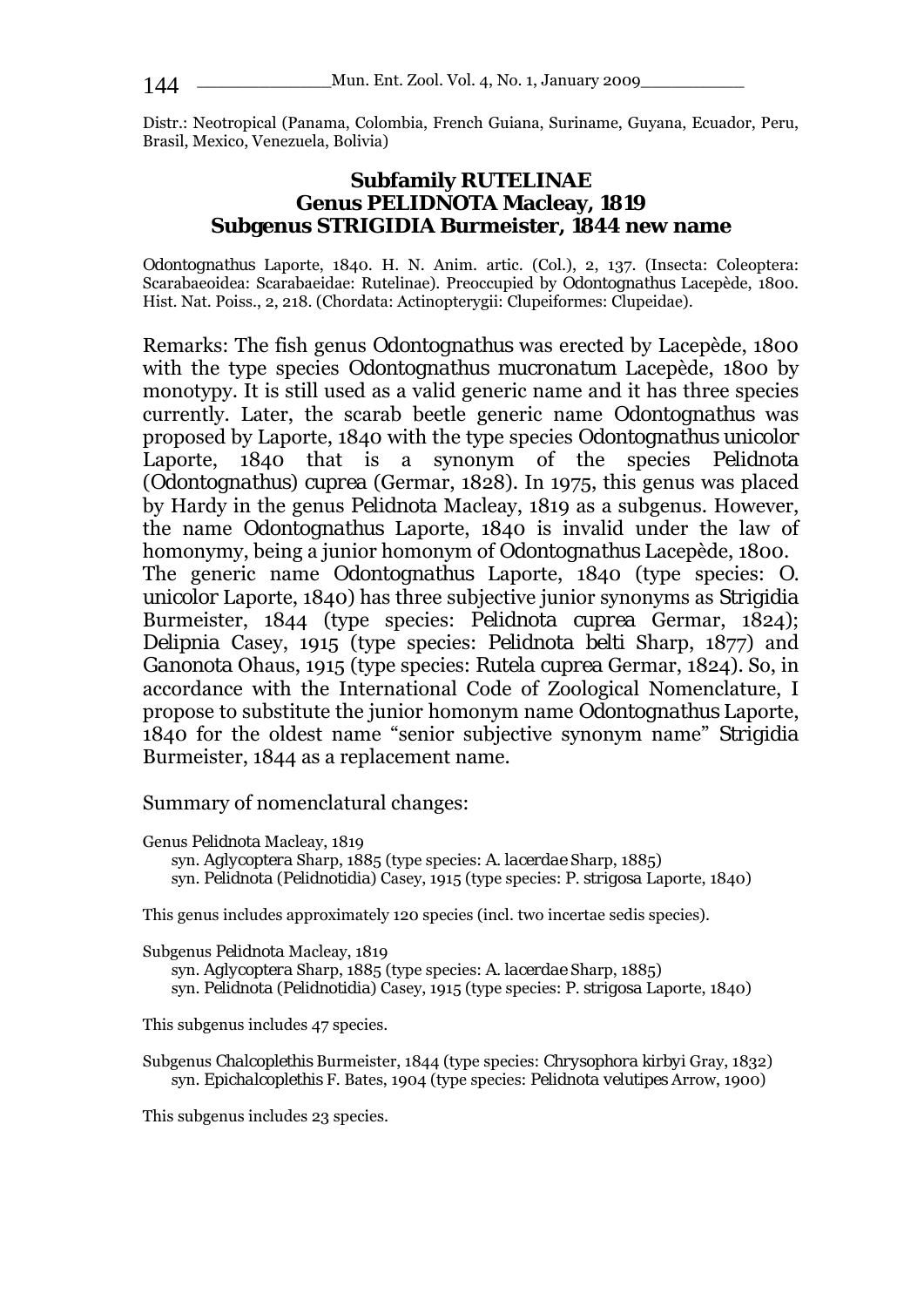#### Subgenus *Strigidia* Burmeister, 1844 **substitute name**

syn. *Odontognathus* Laporte, 1840 (type species: *O. unicolor* Laporte, 1840)

syn. *Strigidia* Burmeister, 1844 (type species: *Pelidnota cuprea* Germar, 1824)

syn. *Delipnia* Casey, 1915 (type species: *Pelidnota belti* Sharp, 1877)

syn. *Ganonota* Ohaus, 1915 (type species: *Rutela cuprea* Germar, 1824)

This subgenus includes 46 species. The species list of this subgenus as follows:

*Pelidnota acutipennis* Bates, 1904 *Pelidnota adrianae* Martinez, 1982 *Pelidnota assumpta* Ohaus, 1928 *Pelidnota belti* Sharp, 1877 *Pelidnota bivittata* (Swederus, 1787) *Pelidnota boyi* Ohaus, 1928 *Pelidnota crassipes* Ohaus, 1905 *Pelidnota cuprea* (Germar, 1824) *Pelidnota cupripes* Perty, 1832 *Pelidnota discicollis* Ohaus, 1912 *Pelidnota dubia* Bates, 1904 *Pelidnota ebenina* (Blanchard, 1842) *Pelidnota flavovittata* Perty, 1832 *Pelidnota fusciventris* Ohaus, 1905 *Pelidnota gabrielae* Martinez, 1979 *Pelidnota glaberrima* Blanchard, 1850 *Pelidnota gounellei* Ohaus, 1908 *Pelidnota gracilis* (Gory, 1834) *Pelidnota impressicollis* Ohaus, 1925 *Pelidnota labyrinthophallica* Solis & Moron, 1994 *Pelidnota liturella* (Kirby, 1818) *Pelidnota matogrossensis* Frey, 1976 *Pelidnota nadiae* Martinez, 1978 *Pelidnota nitescens* Vigors, 1825 *Pelidnota ohausi* Frey, 1976 *Pelidnota plicipennis* Ohaus, 1934 *Pelidnota pubes* Ohaus, 1913 *Pelidnota pulchella* (Kirby, 1818) *Pelidnota purpurea* Burmeister, 1844 *Pelidnota quadripunctata* Bates, 1904 *Pelidnota riedeli* (Ohaus, 1905) *Pelidnota rubripennis* (Burmeister, 1844) *Pelidnota santidomini* Ohaus, 1905 *Pelidnota sericeicollis* Frey, 1976 *Pelidnota similis* Ohaus, 1908 *Pelidnota soederstroemi* Ohaus, 1908 *Pelidnota striatopunctata* (Kirsch, 1885) *Pelidnota testaceovirens* Blanchard, 1850 *Pelidnota tibialis* Burmeister, 1844 *Pelidnota uncinata* Ohaus, 1930 *Pelidnota vitalisi* Ohaus, 1925 *Pelidnota vitticollis* Burmeister, 1844 *Pelidnota xanthopyga* Hardy, 1975 *Pelidnota xanthospila* Germar, 1824 *Pelidnota yungana* Ohaus, 1934 *Pelidnota zikani* Ohaus, 1922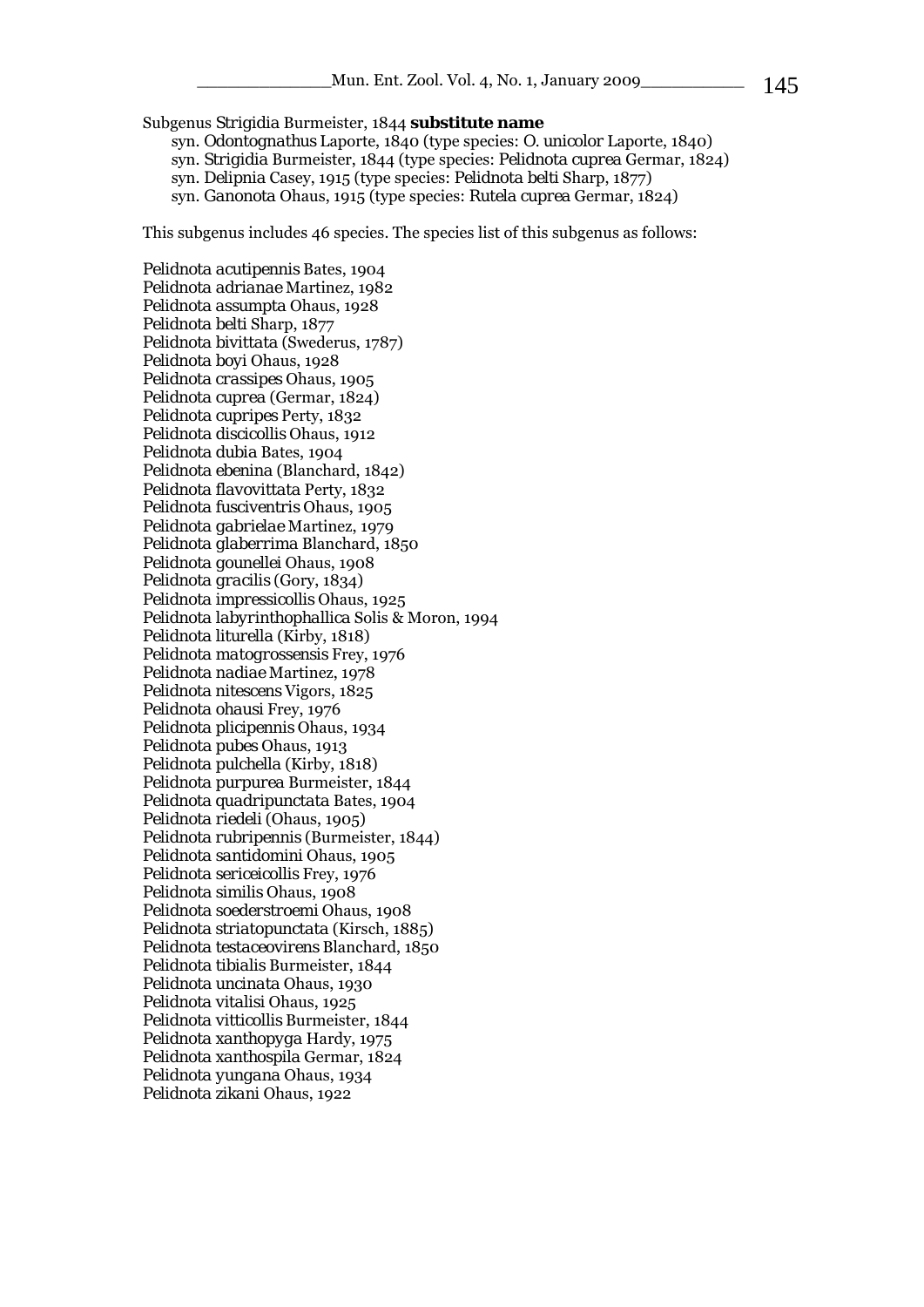### **Subfamily MELOLONTHINAE Genus** *LUTFIUS* **nom. nov.**

*Colpomorpha* Szito, 1994. Journal of the Australian Entomological Society 33(4), 30 November: 363. (Insecta: Coleoptera: Scarabaeoidea: Scarabaeidae: Melolonthinae). Preoccupied by *Colpomorpha* Meyrick, 1929. Exot. Microlep., 3, 528. (Insecta: Lepidoptera: Gelechoidea: Oecophoridae: Oecophorinae).

Remarks: The moth genus *Colpomorha* was established by Meyrick, 1929 with the type species *Colpomorpha orthomeris* Meyrick, 1929 by monotypy in Lepidoptera. It was described in the "Gelechiadae" and it was transferred to the Oecophoridae by Clarke (1955). It is still used as a valid generic name. Subsequently, the Australian scarab beetle generic name *Colpomorpha* was proposed by Szito, 1994 with the type species *Colpomorpha parva* Szito, 1994 by monotypy and original designation in Melolonthinae. However, the name *Colpomorpha* Szito, 1994 is invalid under the law of homonymy, being a junior homonym of *Colpomorpha*  Meyrick, 1929. So, in accordance with the article 60 International Code of Zoological Nomenclature, I propose to substitute the junior homonym name *Colpomorpha* Szito, 1994 for the nomen novum *Lutfius* as a replacement name.

Etymology: The name is dedicated to my friend Lütfi Özden (Turkey). It is masculine in gender.

Summary of nomenclatural changes:

*Lutfius* **nom. nov.**  pro *Colpomorpha* Szito, 1994 (nec Meyrick, 1929)

*Lutfius parvus* (Szito, 1994) **comb. nov.** from *Colpomorpha parva* Szito, 1994 Distr.: Australian (W Australia)

Note: I know that Dr. Andras Szito (Australia) is alive. This status on homonymy was informed by me to Dr. Andras Szito who is the current author of the genus name at least two years ago. Paper on this genus was prepared by me. Then it was sent to Dr. Szito. Finally we came to an agreement to publish it in the Australian Journal of Entomology. However, I have not been in communication with Dr. Szito since then, despite all my efforts. So I have decided to publish it here.

#### **LITERATURE CITED**

**Carne, P. B.** 1957. A systematic revision of the Australian Dynastinae (Coleoptera: Scarabaeidae). Melbourne: CSIRO, 284 pp.

**Hardy, A. R.** 1975. A revision of the genus Pelidnota of America North of Panama (Coleoptera: Scarabaeidae; Rutelinae). Univ. Calif. Publ. Ent. 78: 1-43.

**Horsfield, T.** 1841. List of the Mammalia in the Museum of the East India Company 16. Appendix to Despatch from the Court of Directors [of the Hon. East India Company] dated 16th September 1840. J. Asiat. Soc. Bengal 10: 38-63.